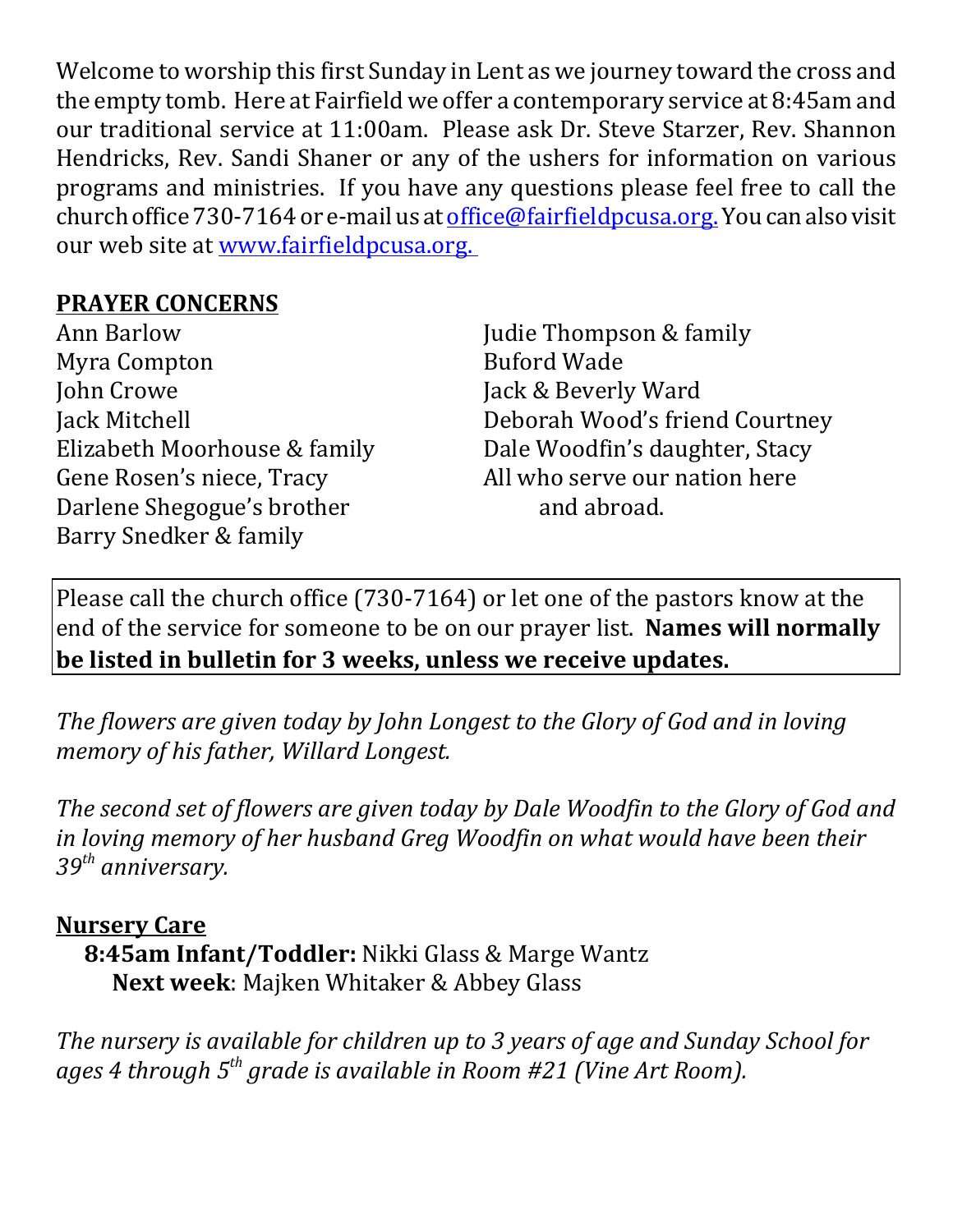**MCEF Collection is today**. If you would like to make a monetary donation, please write MCEF in the memo part of your check and mark it on the offering envelope as well. Thank you.

**We welcome the family and friends of Allen & Kathy Boyle** this morning to witness the Sacrament of Baptism for their daughter, Lillian Jean Boyle who was born on July 29, 2021. Thank you for worshiping with us today!

**Lenten Devotionals "The Power of the Invisible"** is located in each narthex. Please be sure to pick up your printed copy!

**LENTEN STUDY:** Fairfield folks are invited to energize your faith as you discover a fresh expression o the gospel challenge to be the Children of God in our day and age**. The Lenten Study** will dig deep into Dr. Keith Curran's newly published book, A New T.U.L.I.P. - A Kinder, Gentler, Calvinism for the  $21<sup>st</sup>$ Century. Discover a new way of understanding the good news of Jesus Christ that helps answer today's questions in a welcoming and affirming expressing of God's love. Classes will begin tomorrow night, **Monday, March 7th** at 7:00pm in the Heritage Hall. Books are available in each narthex. A suggested donation is \$12 per book.

**The Super Singles** will get together next Sunday and go to Ruby Tuesdays on Bell Creek Road following the 11:00am worship service. Everyone is welcome! Please join us!

**All Nations Presbyterian Fellowship, PCUSA** invites you to join them on **March 20th** to help them celebrate their 10 year anniversary as they gather to praise God for all the work He has done for and through their ministry. The celebration will include a 2:00 p.m. worship service and a banquet immediately following. Historical pictures and testimonies will be on display. Please plan on joining in this wonderful celebration!

**Have you ever wondered what to do when you notice an individual with a sign asking for assistance as you are in your car?** The Deacons are collecting the following items to create a prepackaged helping hand for those in need: dark knee socks, small bottle of hand sanitizer, \$5-10 gift cards to common fast food chains, small bottle of water, one use hand warmers, travel toothbrushes, toothpaste. **At this time dark knee socks and hand warmers**